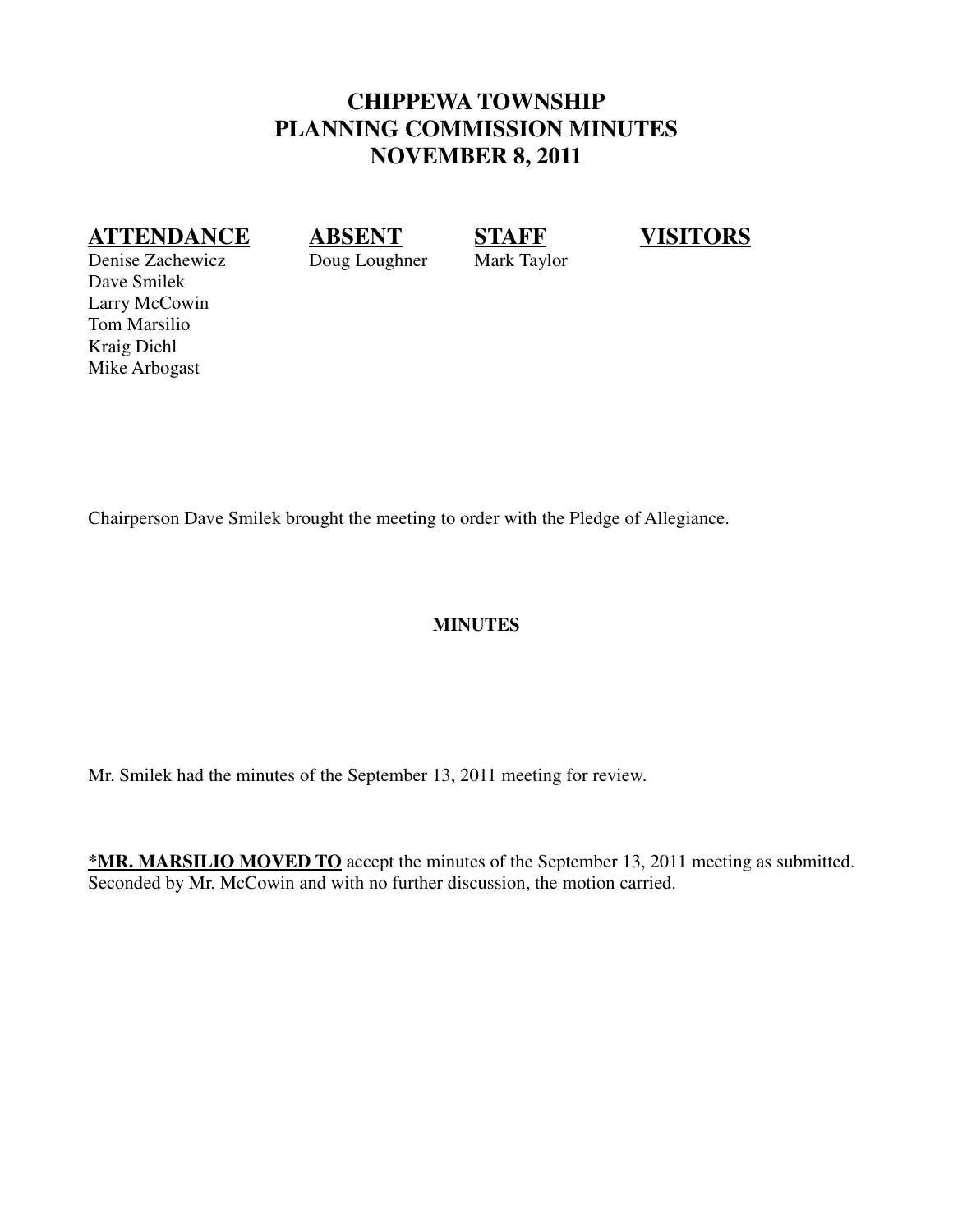## **CHIPPEWA TOWNSHIP PLANNING COMMISSION PAGE 2 NOVEMBER 8, 2011**

## **ITEMS FOR DISCUSSION**

**1. SHENANGO WOODS PHASE 3 REVISION 1** - Mr. Taylor stated that this is a revision of the previously recorded plan by adding various private drainage easements. They cover the existing roof drain leaders and french drains that were previously installed in the plan when PA Pine & Palm Street, LLC took title to the property.

Mr. Culler from Michael Baker had some comments, those being the owners acceptance of the storm water drainage facilities, modification of a few private easements on a few lots, #313,314,327 & 328; adding owner's names to the lot numbers and verification of the zip code of NVR Inc.

**\*MS. ZACHEWICZ MOVED TO** recommend to the Supervisors approval of the Shenango Woods Phase 3 Revision 1, contingent upon Mr. Culler's comments being addressed. Seconded by Mr. Diehl, the motion carried unanimously.

**2. NEWBERRY SUBDIVISION** - Mr. Taylor stated that Ms. Newberry wanted to divide the two houses she owned on 37th St. Ext. One of the lots met the zoning requirements, while the other one was only 60 feet wide. Ms. Newberry applied to the Zoning Hearing Board for a variance.

That meeting was held last Thursday November 3, 2011 and the Zoning Hearing Board granted Ms. Newberry that variance.

**\*MR. ARBOGAST MOVED TO** recommend to the Supervisors approval of the Newberry Subdivision. Seconded by Mr. Marsilio, the motion carried unanimously.

#### **NEW BUSINESS**

Mr. Taylor stated that the Prudential Building has been for sale for quite some time and there is some interest from a Chiropractic Office and also an Auto Repair Shop. In the near future, drawings will be submitted and there will, at some point, be a need for variances.